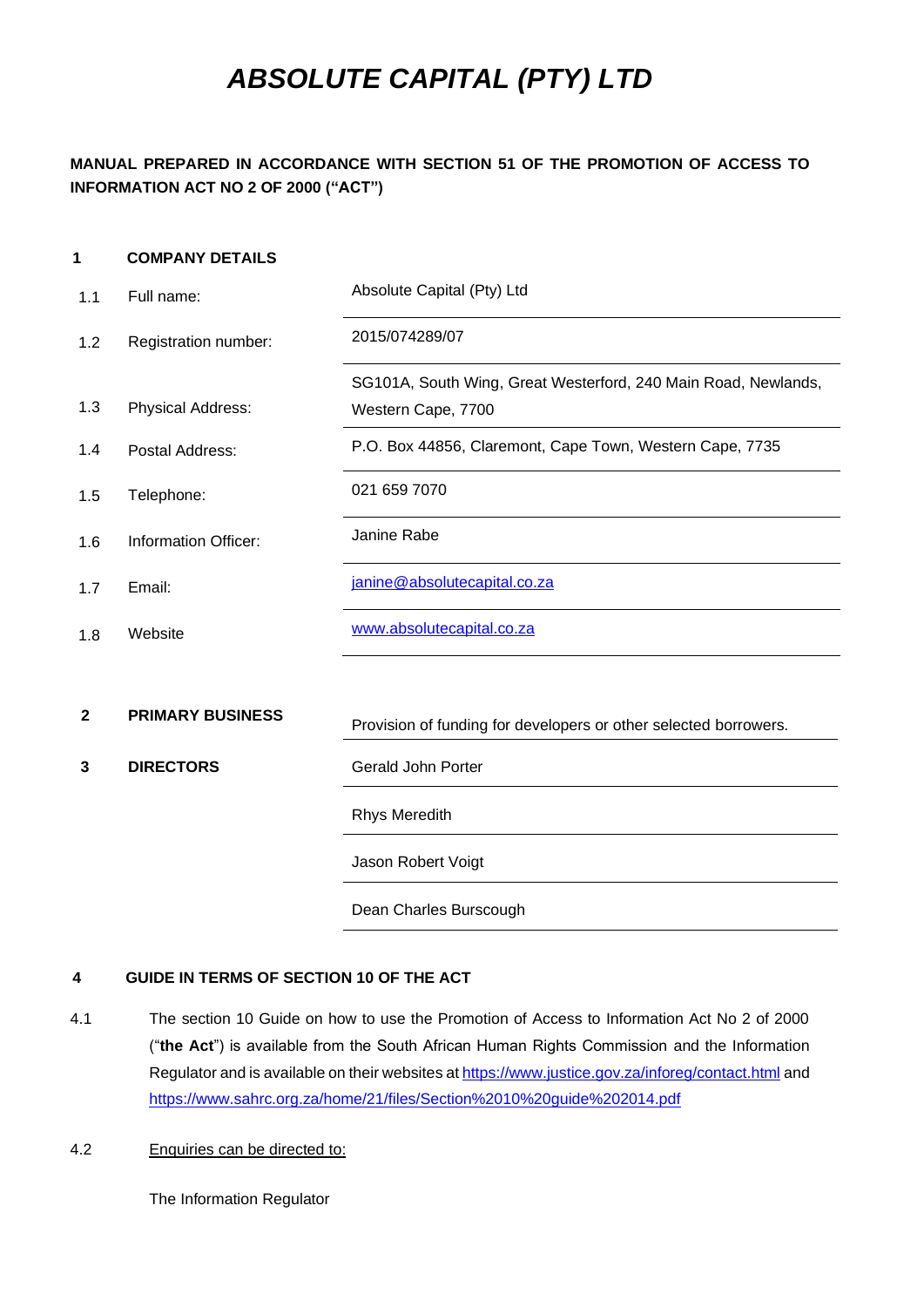Physical address: JD House, 27 Stiemens Street, Braamfontein, Johannesburg, 2001

Postal address: P.O Box 31533, Braamfontein, Johannesburg, 2017

Website:<https://www.justice.gov.za/inforeg/index.html>

Email: [inforeg@justice.gov.za](mailto:inforeg@justice.gov.za)

#### **5 RECORDS AVAILABLE IN TERMS OF LEGISLATION OTHER THAN THE ACT.**

Documents are held in accordance with statutory provisions that include those in the following Acts. This list is not exhaustive.

- 5.1 Companies Act 71 of 2008;
- 5.2 Deeds Registries Act 47 of 1937;
- 5.3 Financial Intelligence Centre Act 38 of 2001;
- 5.4 Income Tax Act 58 of 1962;
- 5.5 Insolvency Act 24 of 1936; and
- 5.6 Value-Added Tax Act 89 of 1991.

#### **6 CATEGORIES OF RECORDS HELD BY THE COMPANY**

The Company's web page which is accessible to anyone who has access to the Internet, contains information relating to the business operations of the Company.

- 6.1 Other records held by the Company include -
- 6.1.1 statutory company information;
- 6.1.2 financial records;
- 6.1.3 records required by law to verify identity of clients;
- 6.1.4 records relating to fixed and movable property;
- 6.1.5 commercial contracts;
- 6.1.6 insurance contracts;
- 6.1.7 debt collection records; and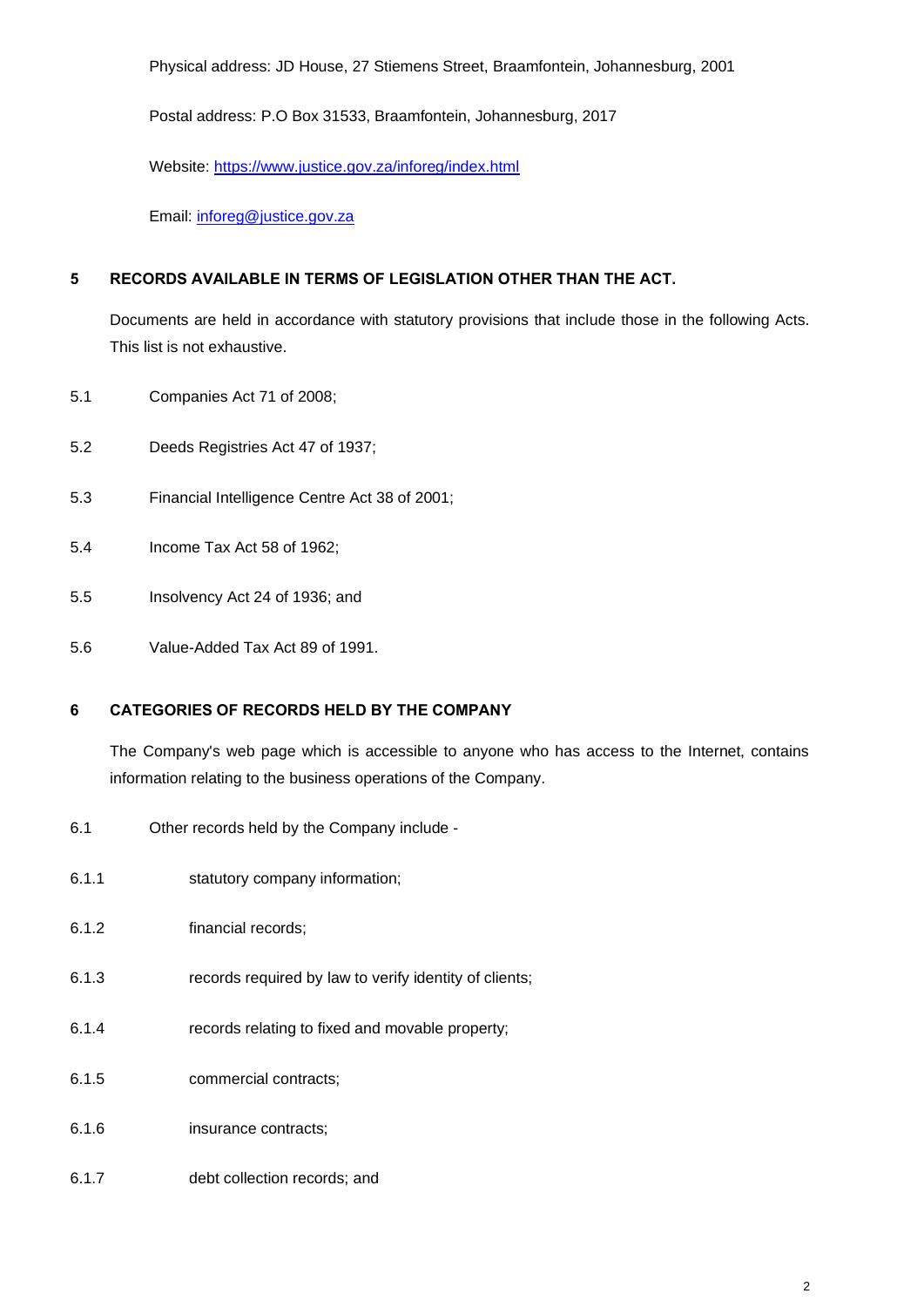- 6.1.8 records and information required for the exercise or protection of any rights will be made available subject to the provisions of the Act.
- 6.2 Access to records may be refused on grounds specified in the Act.

# **7 PROCESSING OF PERSONAL INFORMATION**

7.1 The Company is a responsible party in accordance with the Protection of Personal Information Act 4 of 2013 and accordingly processes the following personal information -

| <b>Data Subjects</b>               | <b>Information Categories</b>                                                                                                                                                            | <b>Purpose of</b><br>processing | Recipients of supply of<br>personal information                                                                                                                   |
|------------------------------------|------------------------------------------------------------------------------------------------------------------------------------------------------------------------------------------|---------------------------------|-------------------------------------------------------------------------------------------------------------------------------------------------------------------|
| <b>Clients</b>                     | Financial information<br>$\bullet$<br>Tax information<br>$\bullet$<br>Identity/Registration<br>$\bullet$<br>numbers<br>Contact information<br>$\bullet$<br>Property details<br>$\bullet$ | Provision of services           | Accountants/Auditors<br>$\bullet$<br>Attorneys<br>$\bullet$<br><b>Directors</b><br>$\bullet$<br><b>Banks</b><br>$\bullet$<br><b>External service</b><br>providers |
| <b>Service</b><br><b>Providers</b> | Financial information<br>$\bullet$<br>Tax information<br>$\bullet$<br>Identity numbers<br>$\bullet$<br>Contact information                                                               | Provision of services           | Accountants/Auditors<br>$\bullet$<br>Attorneys<br>$\bullet$<br><b>Directors</b><br>$\bullet$<br><b>External service</b><br>providers                              |
| <b>Shareholders</b>                | Financial information<br>$\bullet$<br>Tax information<br>$\bullet$<br>Identity numbers<br>$\bullet$<br>Contact information<br>$\bullet$<br>Company structures<br>$\bullet$               | Compliance                      | Accountants/Auditors<br>$\bullet$<br>Attorneys<br>$\bullet$<br><b>Directors</b><br>$\bullet$<br><b>Banks</b>                                                      |
| <b>Directors</b>                   | <b>Financial information</b><br>$\bullet$<br>Tax information<br>$\bullet$<br>Identity numbers<br>$\bullet$<br>Contact information                                                        | Compliance                      | Accountants/Auditors<br>$\bullet$<br>Attorneys<br>$\bullet$<br><b>Banks</b><br><b>CIPC</b>                                                                        |

7.2 There are no planned trans-border flows of information at this stage.

7.3 General information security measures relating to the personal information includes (but is not limited to) -